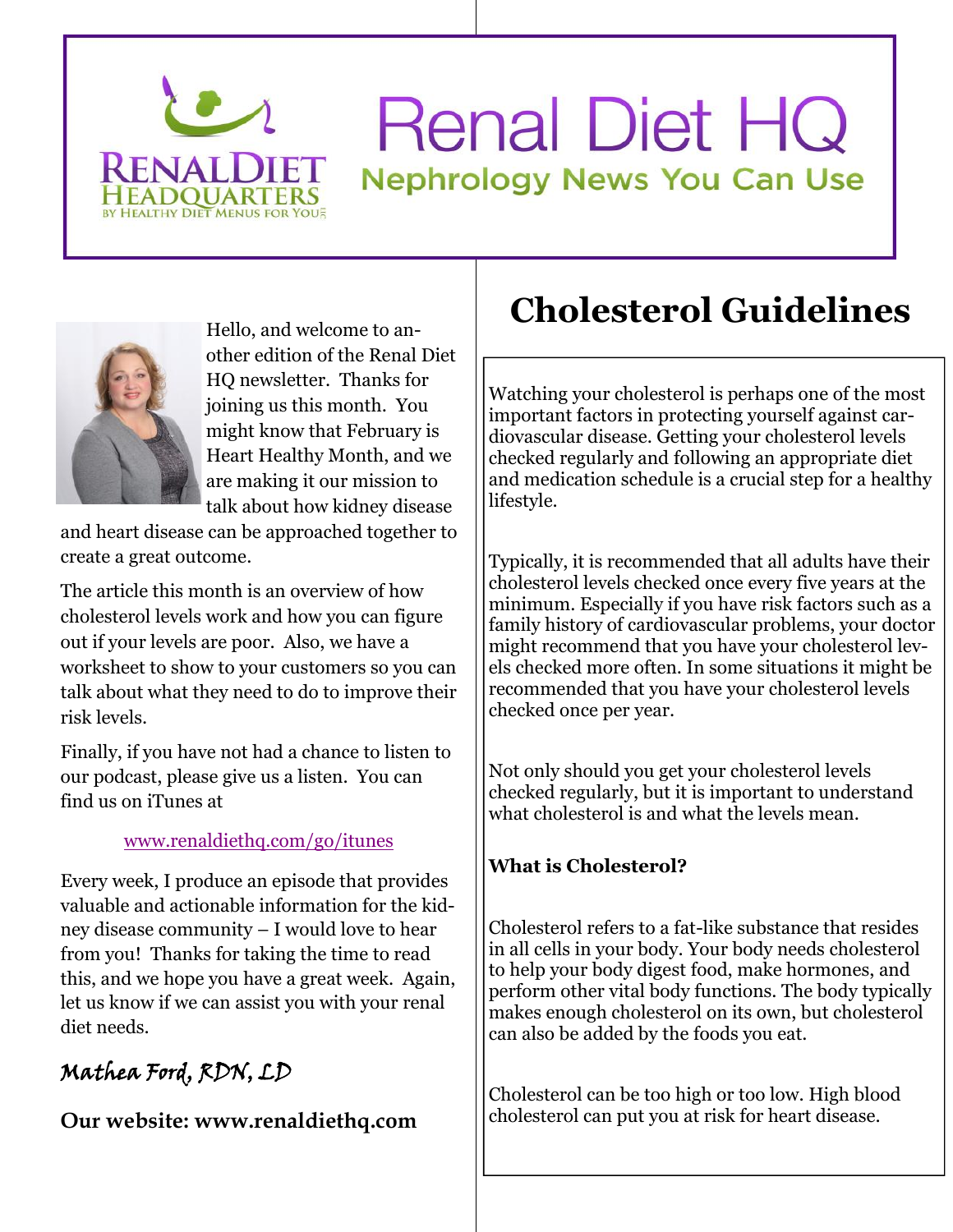High cholesterol occurs because the body cannot ab-HDL cholesterol measurements will be shown sepasorb cholesterol, so it builds up in your system.

Problems with cholesterol can be inherited through genetics or be caused by age and even gender. Those are risk factors that unfortunately cannot be controlled. However, risk factors such as the foods you eat, physical activity, and weight can all potentially be regulated and controlled for healthier cholesterol.

Cholesterol travels through your body on lipoproteins. These lipoproteins are either high-density or low-density. Both types are essential for normal bodily and cardiovascular function, but it is possible to have too little or two much of either. These lipoproteins determine if cholesterol is good or bad.

## **Types of Cholesterol: The Good and the Bad**

Cholesterol comes in two parts, generally referred to as "good" cholesterol and "bad" cholesterol.

## **Bad Cholesterol**

Low-Density Lipoprotein (LDL) Cholesterol is referred to as "bad" cholesterol. If your blood contains too much low-density lipoprotein cholesterol, you can be at risk for coronary heart disease. This is because the buildup of cholesterol can cause plaque to build up inside your arteries and restrict blood flow to the heart.

#### **Good Cholesterol**

High-Density Lipoprotein (HDL) Cholesterol is good. These lipoproteins protect against heart disease by facilitating the movement of bad cholesterols to the liver to be flushed away and slowing plaque buildup.

#### **Cholesterol Levels**

Like any body measurement, cholesterol has guidelines that your readings should fall between. When you get your cholesterol checked, your LDL and

rately. Your overall cholesterol reading, or total cholesterol, is the two measurements added together.

A desirable total cholesterol reading is less than 200mg/dL. Anything above 240mg/dL is considered high.

The total cholesterol reading is most important, however you should pay attention to your separate LDL and HDL readings as well. Typically, you will want your LDL readings to show as 100mg/dL or below, and your HDL to be 60mg/dL and above.

As a person with chronic kidney disease, it's important to make sure you are taking care of your heart health as much as you work on your kidney health. When your cholesterol is elevated, it can clog your arteries, and that will affect even the small blood vessels in your kidneys. Learning about what cholesterol is and how it can be improved is the first step toward controlling your levels.



Find our book at

http://www.renaldiethq.com/go/HeartHealthy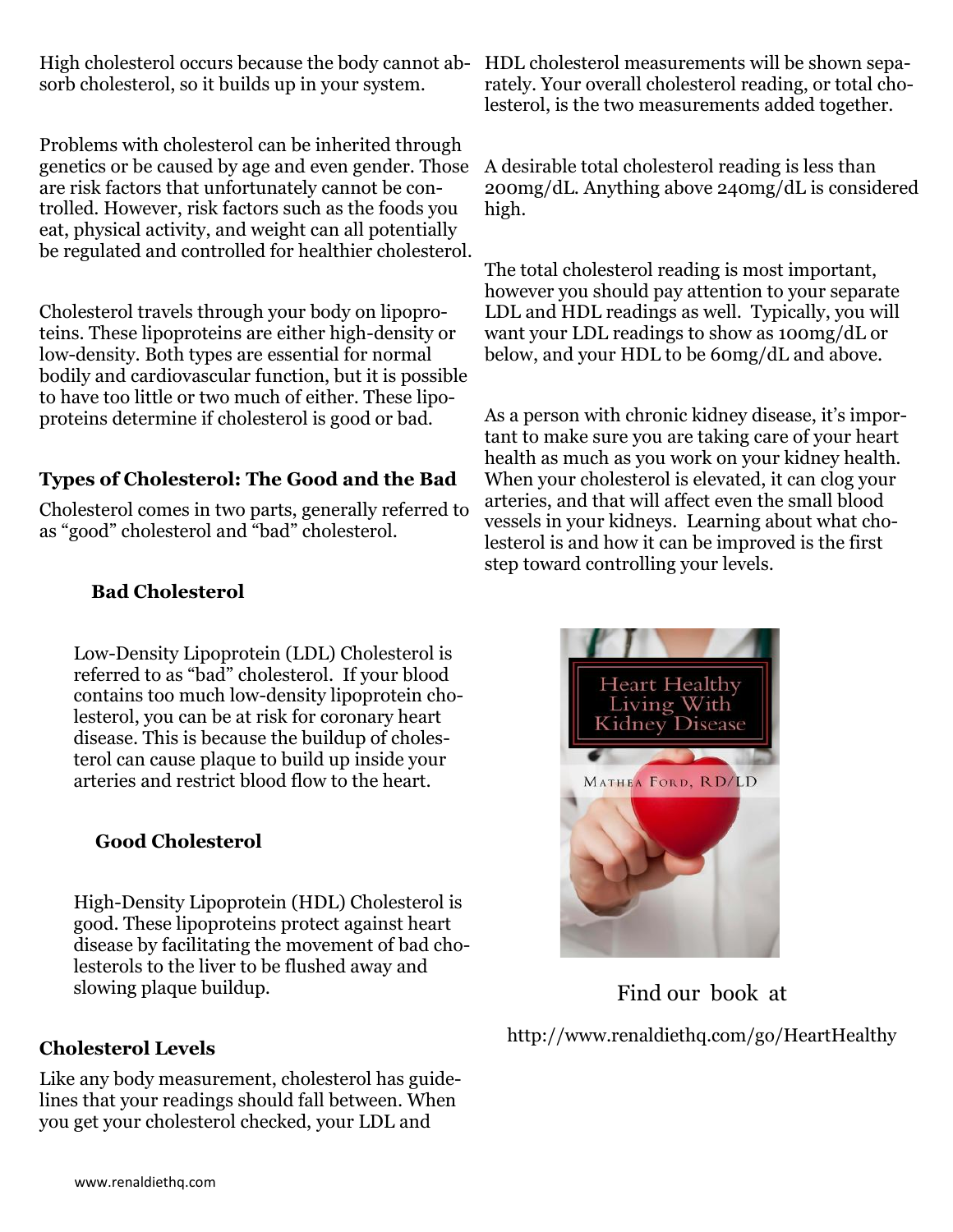## **Cholesterol Guidelines Worksheet**

**Determine if you have risk factors for high cholesterol by answering the following questions:**

Do you have a family history of heart disease?

Do you have a BMI (body mass index) of over 25? (see chart below to calculate BMI)

Are you a male over the age of 45 or a female over the age of 55?

Do you often eat fast food or foods high in trans fats?

Do you live a very sedentary lifestyle, meaning you do not engage in physical activity on a very regular basis?

If you answered "yes" to one or more of these questions, speak with your doctor to set up blood work to check your cholesterol.

## **To calculate your BMI:**

Your height in inches squared

(multiplied by itself)  $=$   $\bf{A}$ 

Your weight in pounds  $=$  **B** 

## **(B divided by A) x 703= BMI**

18.5-24.9 Considered Normal Weight

25.0-29.9 Considered Overweight

30.0- greater Considered Obese

Provided by: www.renaldiethq.com

## **Once you receive your blood cholesterol readings, here are the guidelines:**

## **LDL Cholesterol (Bad)**

 $70mg/dL$  or below = Good

 $130mg/dL - 159mg/dL = Borderline$ 

 $160mg/dL$  or above = High

## **HDL Cholesterol (Good)**

Below  $40mg/dL =$  Low- varies by gender

 $40mg/dL-60mg/dL =$  Mostly good

 $60mg/dL$  and above = Great

Clinic Stamp